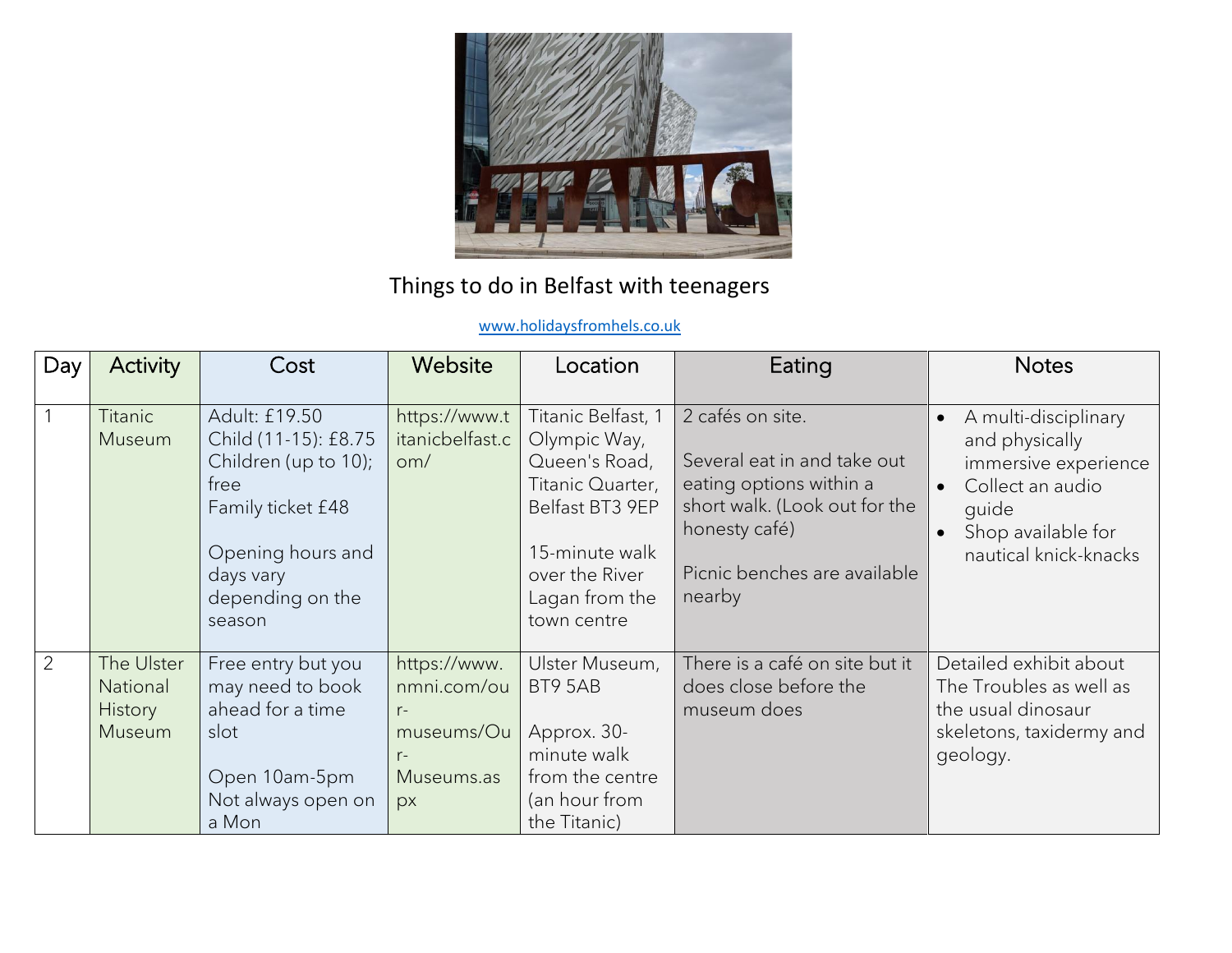| 3 | Crumlin<br>Gaol                     | Adult £12<br>$\bullet$<br>Child (5-15) £7<br>$\bullet$<br>Family of 4 £30<br>(£27 online)<br>Entry time slots<br>10.30-3pm (6pm of<br>Friand Sat)<br>Open 7 days | https://www.<br>crumlinroadg<br>aol.com/                      | Crumlin Road<br>Gaol<br>53-55 Crumlin<br>Rd, Belfast BT14<br>6ST<br>1.7km from<br>centre (follow<br>the main roads) | Cuffs bar and grill<br>$\bullet$<br>Restaurant in dungeon<br>Coffee shop in the prison<br>$\bullet$<br>yard with picnic benches | Victorian prison with<br>optional hanging room.                                                                                |
|---|-------------------------------------|------------------------------------------------------------------------------------------------------------------------------------------------------------------|---------------------------------------------------------------|---------------------------------------------------------------------------------------------------------------------|---------------------------------------------------------------------------------------------------------------------------------|--------------------------------------------------------------------------------------------------------------------------------|
| 4 | W <sub>5</sub><br>Science<br>Museum | • Adult £11<br>Child (3-15) £9<br>$\bullet$<br>Family £36.50<br>(with gift aid)<br>Open 7 days -<br>seasonal hours                                               | https://w5onl<br>ine.co.uk/                                   | 2 Queens Quay,<br>Belfast, BT3<br><b>9QQ</b><br>A 5-minute walk<br>from the Titanic<br>Museum                       | Coffee shop on Level 1                                                                                                          | This interactive world of<br>wonder with a "skull<br>cave" and space /<br>dinosaur themed<br>climbing maze.                    |
| 5 | <b>Murals</b><br>Tour               | £30pp including<br>entry to Crumlin<br>Gaol<br>Max. 6 people                                                                                                     | https://www.<br>crumlinroadg<br>aol.com/tour<br>s/black-taxi/ | Pick up from<br>Crumlin Goal -<br>see above                                                                         | N/a -eat before you go.                                                                                                         | Black cab tour of political<br>murals, memorials and<br>peace wall.<br>Not for the faint hearted.                              |
| 6 | Crown Bar                           | Free entry                                                                                                                                                       | https://www.<br>nationaltrust.<br>org.uk/the-<br>crown-bar    | 46 Great<br>Victoria Street,<br>Belfast, County<br>Antrim, BT2<br>7BA<br>Town centre                                | Food and drink are its<br>bread and butter                                                                                      | Opulently decorated<br>former in palace,<br>opposite most bombed<br>hotel in Europe.<br>Book ahead for a space<br>in the snug. |
|   | Duke of<br>York                     | Free entry                                                                                                                                                       | https://dukeo<br>fyorkbelfast.c<br>om/                        | $7 - 11$<br>Commercial Ct,<br>Belfast BT1 2NB<br>Half Bap area in<br>town centre                                    | Drinks and crips only                                                                                                           | Rammed with pub<br>accessories, Irish<br>friendliness and tunes.<br>Look out for the murals<br>outside.                        |